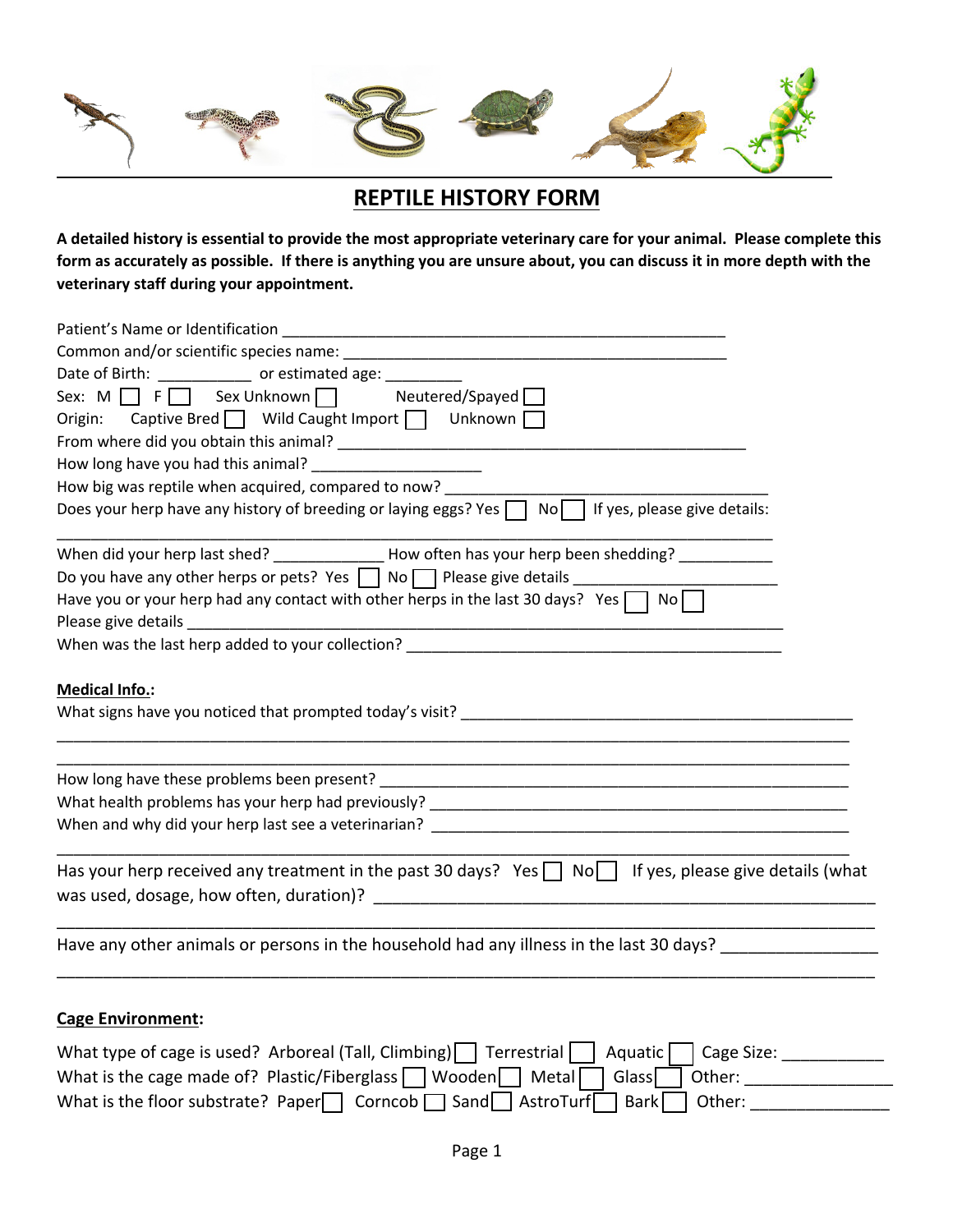| Can reptile fit entire body into tub? Yes $\Box$ No $\Box$                                                                          |  |  |  |  |
|-------------------------------------------------------------------------------------------------------------------------------------|--|--|--|--|
|                                                                                                                                     |  |  |  |  |
|                                                                                                                                     |  |  |  |  |
| What heating equipment (below) is used?                                                                                             |  |  |  |  |
| Ceramic/Infrared Power ______W Thermostat Control: Yes<br>No                                                                        |  |  |  |  |
| Spot Light/Bulb     Power ________ W Thermostat Control: Yes<br>No                                                                  |  |  |  |  |
| Size: _______________ Under Cage   Inside Cage   Thermostat Control: Yes  <br>Heat Mat $\Box$<br>No.                                |  |  |  |  |
| Aquarium water heater $\Box$ Power ______ W Thermostat Control: Yes $\Box$<br>No <sub>1</sub>                                       |  |  |  |  |
| Aquatic Species: How often is H2O filter changed?                                                                                   |  |  |  |  |
| Can the animal(s) touch or access the heat source? Yes $\Box$ No $\Box$ Please give details:                                        |  |  |  |  |
| Is additional lighting provided inside cage? Yes $\Box$ No $\Box$                                                                   |  |  |  |  |
| If yes, what type of light is used? Light Bulb   Fluorescent Strip Light   Length/Size______________                                |  |  |  |  |
|                                                                                                                                     |  |  |  |  |
| When was the light last replaced?                                                                                                   |  |  |  |  |
|                                                                                                                                     |  |  |  |  |
| How many hours of light are provided each day?                                                                                      |  |  |  |  |
| Is there ever access to direct sunlight (not through glass or plastic)? Yes    <br>No                                               |  |  |  |  |
| If yes, how many hours per day or week?                                                                                             |  |  |  |  |
|                                                                                                                                     |  |  |  |  |
| What are the daytime temperatures: Hottest/basking area = $\qquad \qquad \qquad \qquad \text{Coolest area = } \qquad \qquad \qquad$ |  |  |  |  |
| What are the nighttime temperatures? Hottest/basking area =<br>Coolest area =                                                       |  |  |  |  |
| Are these temperatures measured using a thermometer? $Yes \cup No$                                                                  |  |  |  |  |
| Does anyone in the household smoke? Yes $\Box$ No                                                                                   |  |  |  |  |
| Do you use any aerosolized products? Yes $\Box$ No                                                                                  |  |  |  |  |
| Have there been changes in the herp's environment in the last 3 months? Yes $\Box$<br>NO.                                           |  |  |  |  |
| Please give details:                                                                                                                |  |  |  |  |
|                                                                                                                                     |  |  |  |  |
|                                                                                                                                     |  |  |  |  |
| <u>Diet</u>                                                                                                                         |  |  |  |  |
| How often do you feed your herp? ___________                                                                                        |  |  |  |  |
| Indicate which foods are eaten and in what amounts (by number, weight, or approx volume):                                           |  |  |  |  |
| Please check box and list amount per feed for foods given:                                                                          |  |  |  |  |
| Plant Material: Vegetables - Frozen/Thawed _____________ Fresh ____________ Other ___________                                       |  |  |  |  |
|                                                                                                                                     |  |  |  |  |
| Fruits - Frozen/Thawed - Fresh - Other                                                                                              |  |  |  |  |

| How often do you feed your herp?                                                          |                  |            |  |  |
|-------------------------------------------------------------------------------------------|------------------|------------|--|--|
|                                                                                           |                  |            |  |  |
| Indicate which foods are eaten and in what amounts (by number, weight, or approx volume): |                  |            |  |  |
| Please check box and list amount per feed for foods given:                                |                  |            |  |  |
| Plant Material:   Vegetables - Frozen/Thawed                                              | Fresh            | Other      |  |  |
| Flowers - Frozen/Thawed                                                                   | Fresh            | Other      |  |  |
| Fruits -<br>Frozen/Thawed                                                                 | Fresh            | Other      |  |  |
| <b>Insects:</b> Crickets<br>Locusts $\Box$                                                | Mealworms $\Box$ | Waxworms [ |  |  |
| Earthworms $\Box$<br>Other                                                                |                  |            |  |  |
| Rodents: Mice - Freshly Killed                                                            | Frozen/Thawed    | Live Prey  |  |  |
| Rats - Freshly Killed                                                                     | Frozen/Thawed    | Live Prey  |  |  |
| Birds or Fish: Please give details                                                        |                  |            |  |  |